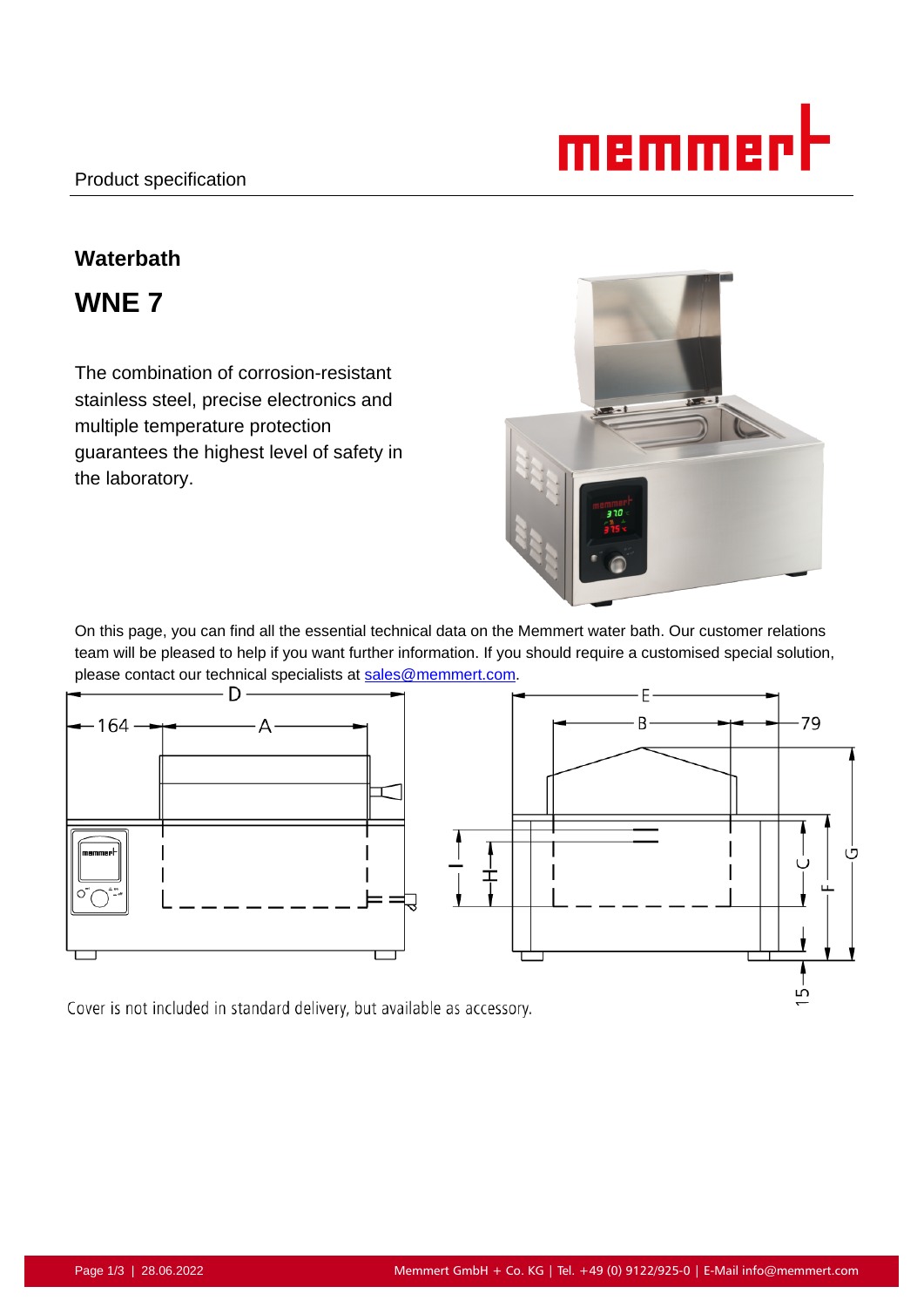# **Temperature**

| Setting temperature range                     | $+10$ to $+95$ °C and boiling stage                              |
|-----------------------------------------------|------------------------------------------------------------------|
| Working temperature range<br>in °C            | min. 5 above ambient up to $+95$ °C with additional boiling mode |
| resolution of display and<br>setting accuracy | 0.1°C up to $+99.9$ °C / 1°C from 100°C                          |

# **Control of standard components**

| <b>Controller</b>  | digital display (LED) of all set parameters, such astemperature and alarm values $(0.1^{\circ}C \text{ resolution})$ as<br>well as time values               |
|--------------------|--------------------------------------------------------------------------------------------------------------------------------------------------------------|
| Timer              | digital timer from 1 min. up to 999 hours for: ON (continuous operation), DELAYED ON, HOLD or HOLD<br>set-temperature dependent with quaranteed holding time |
| <b>Calibration</b> | on controller                                                                                                                                                |

#### **Safety**

| <b>Temperature sensor</b>  | 2 Pt100 sensors Class A in 4-wire-circuit, mutually monitoring and taking over theperformance at the<br>same temperature value                                                 |
|----------------------------|--------------------------------------------------------------------------------------------------------------------------------------------------------------------------------|
| <b>Temperature control</b> | mechanical temperature limiter TB protection class 1 switching the heating off at approx. 30°Cabove<br>max. temperature of the bath                                            |
| <b>Temperature control</b> | independently working, electronicovertemperature controller TWW protection class 3.1 or<br>overtemperaturelimiter TWB protection class 2, adjustablein set-up menu by customer |
| <b>Temperature control</b> | in case of overtemperature due to failure, the heating is switched off at approx. 10°Cabove the set<br>temperature (fixed value)                                               |
| Autodiagnostic system      | fuzzy-supported PID microprocessor controllerwith integrated autodiagnostic system withfault<br>indication                                                                     |
| Alarm                      | visual and acoustic alarm at programme endand as input acknowledgement as well asin case of low<br>liquid level, heating is switched off automatically                         |

# **Heating concept**

| <b>Heating Baths</b> | corrosion-proof large-area heating onthree sides |
|----------------------|--------------------------------------------------|
|----------------------|--------------------------------------------------|

# **Stainless steel interior**

| Dimensions W x H x D in<br>mm | $W_{(A)}$ x h <sub>(C)</sub> x d <sub>(B)</sub> : 240 x 140 x 210 mm                                                              |
|-------------------------------|-----------------------------------------------------------------------------------------------------------------------------------|
| <b>Interior</b>               | easy-to-clean interior, made of stainlesssteel, reinforced by deep drawn ribbing, material no. 1.4301<br>(ASTM 304), laser-welded |
| Volume                        | 7 I                                                                                                                               |
| Liquid level min.             | 97 mm                                                                                                                             |
| Liquid level max.             | 120 mm                                                                                                                            |